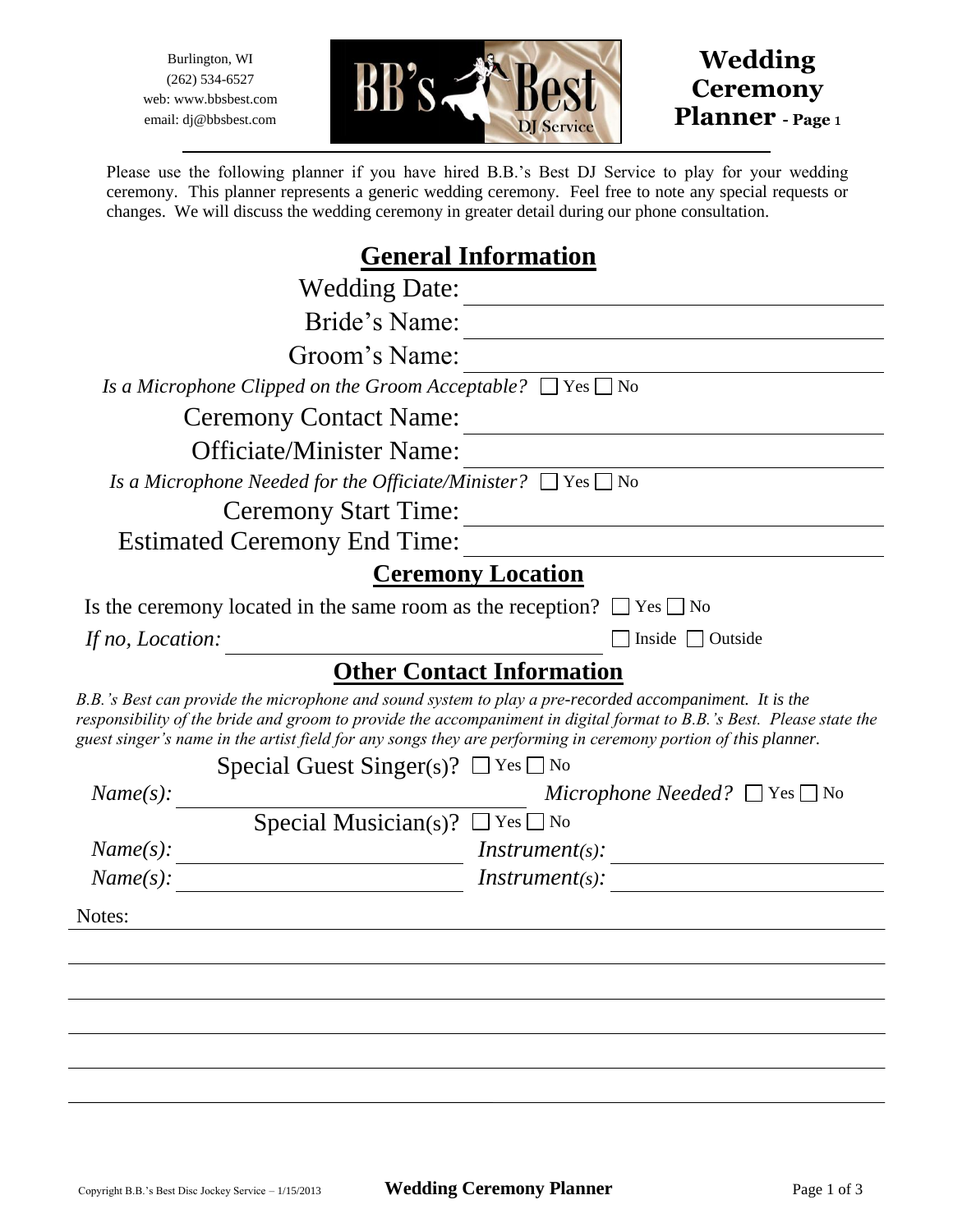Burlington, WI (262) 534-6527 web: www.bbsbest.com email: dj@bbsbest.com



## **Wedding Ceremony Planner - Page** <sup>2</sup>

## **Ceremony Overview and Order**

The following section is for a brief order of your service. Please select each step from the dropdown box.

| 1. Select Ceremony Detail 2. |     |
|------------------------------|-----|
|                              |     |
| o.                           |     |
|                              |     |
| 14.                          | LJ. |
|                              | 10. |
|                              |     |

#### **Pre-Ceremony and Entrance Details**

Prelude Music:  $\Box$  Yes  $\Box$  No

Prelude Music Start Time:

*Specific Requested Song/Artist:*

*Specific Requested Song/Artist:*

*Specific Requested Song/Artist:*

*Specific Requested Song/Artist:*

#### Entrance Music and Order

The following section has been created so B.B.'s Best can help ensure all of the wedding party is ready and lined up in the proper order for the start of the ceremony. The format below is setup where the groom and officiant can enter in at several different times during the processional. Please select at which point you would like them to enter. If the groom enters with his parents, please enter his name next to his parents name in the parents' entrance section. Your selections can be discussed further during the phone consultation.

| Groom and Officiant Enter Here?                            |  |
|------------------------------------------------------------|--|
| Include Grandparents in Processional? $\Box$ Yes $\Box$ No |  |
| During Prelude Music<br>$\Box$ Special Song/Artist:        |  |
| <i>Escorted By:</i>                                        |  |
| <i>Escorted By:</i>                                        |  |
| <b>Escorted By:</b>                                        |  |
| <b>Escorted By:</b>                                        |  |
| Groom and Officiant Enter Here?                            |  |
| Include Parents in Processional? $\Box$ Yes $\Box$ No      |  |
| During Prelude Music<br>Special Song/Artist:               |  |
| <i>Escorted By:</i>                                        |  |
| <i>Escorted By:</i>                                        |  |
| <i>Escorted By:</i>                                        |  |
|                                                            |  |
| <i>Escorted By:</i>                                        |  |